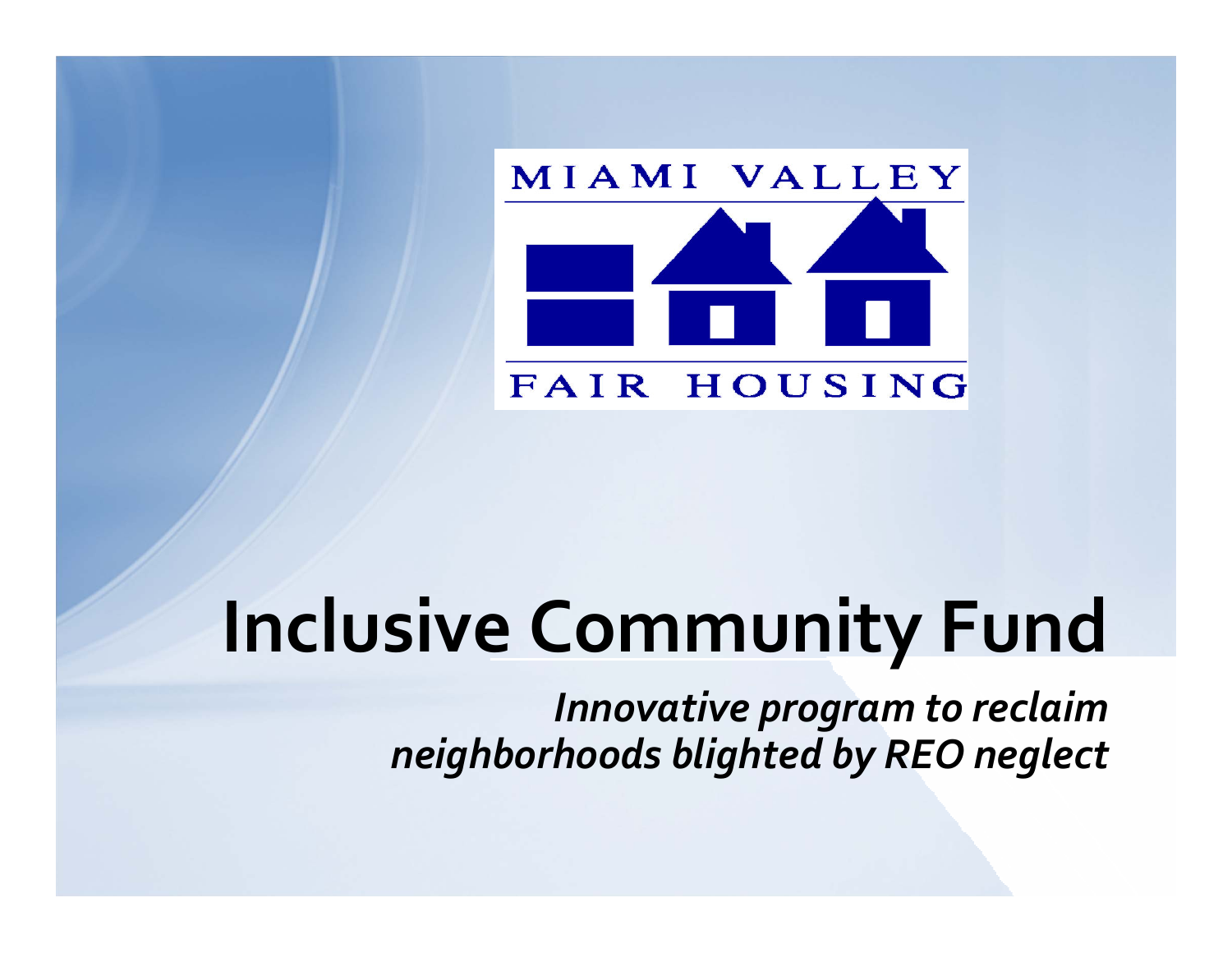## **WHAT ?**

- Funds for the *Inclusive Community Fund (ICF)* come from the resolution of <sup>a</sup> federal fair housing complaint against Wells Fargo Bank, NA.
	- \$1.4 million to be reinvested in selected neighborhoods that were disproportionately impacted by poor maintenance and marketing of REO properties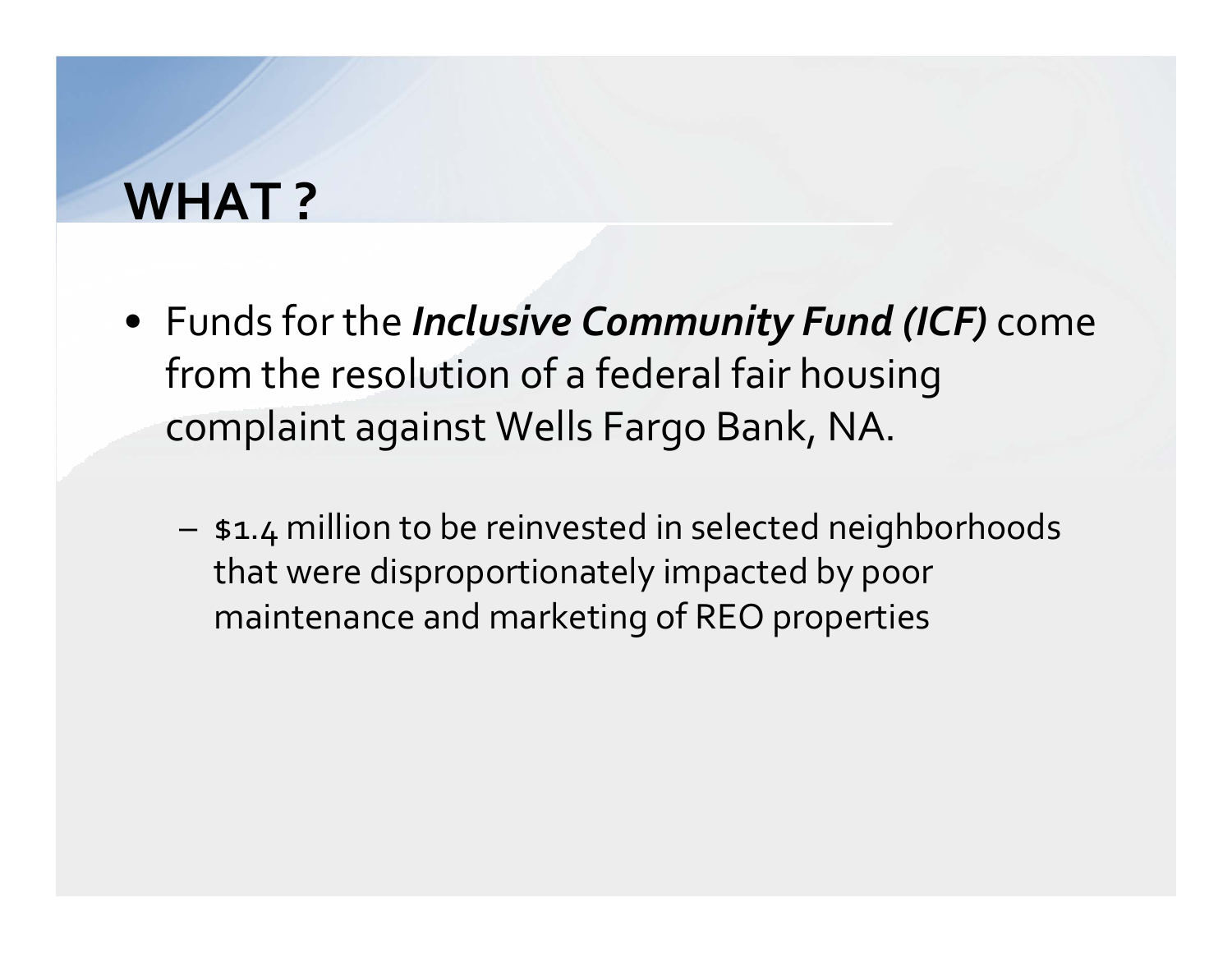## **WHERE ?**

• The ICF will initially focus on two zip codes in the Dayton area that encompass communities of color that have experienced the highest numbers of foreclosures over the pas<sup>t</sup> three years.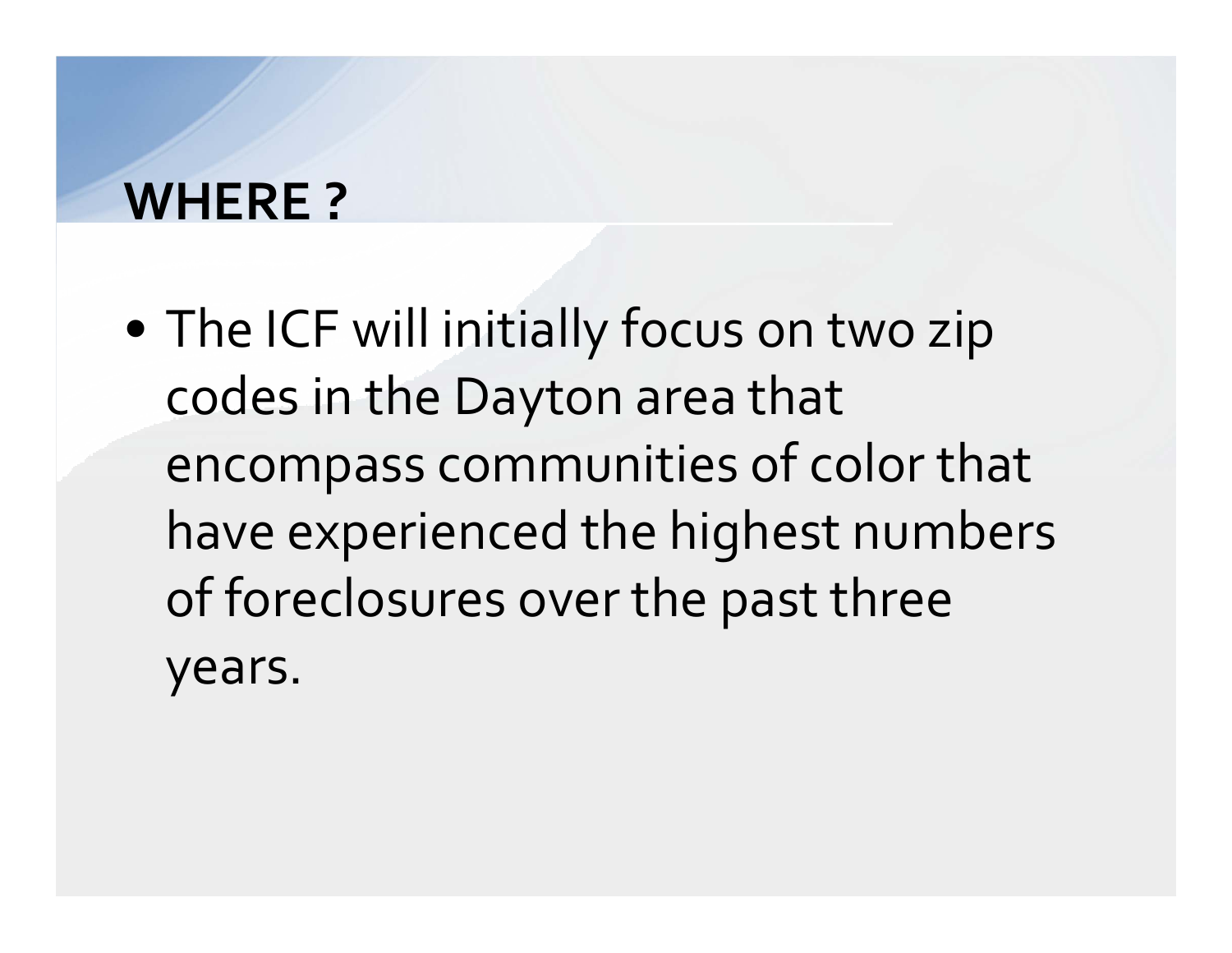## **WHERE** — City of Dayton

**45417** — White <sup>=</sup> 3.56% Black <sup>=</sup> 94.55%

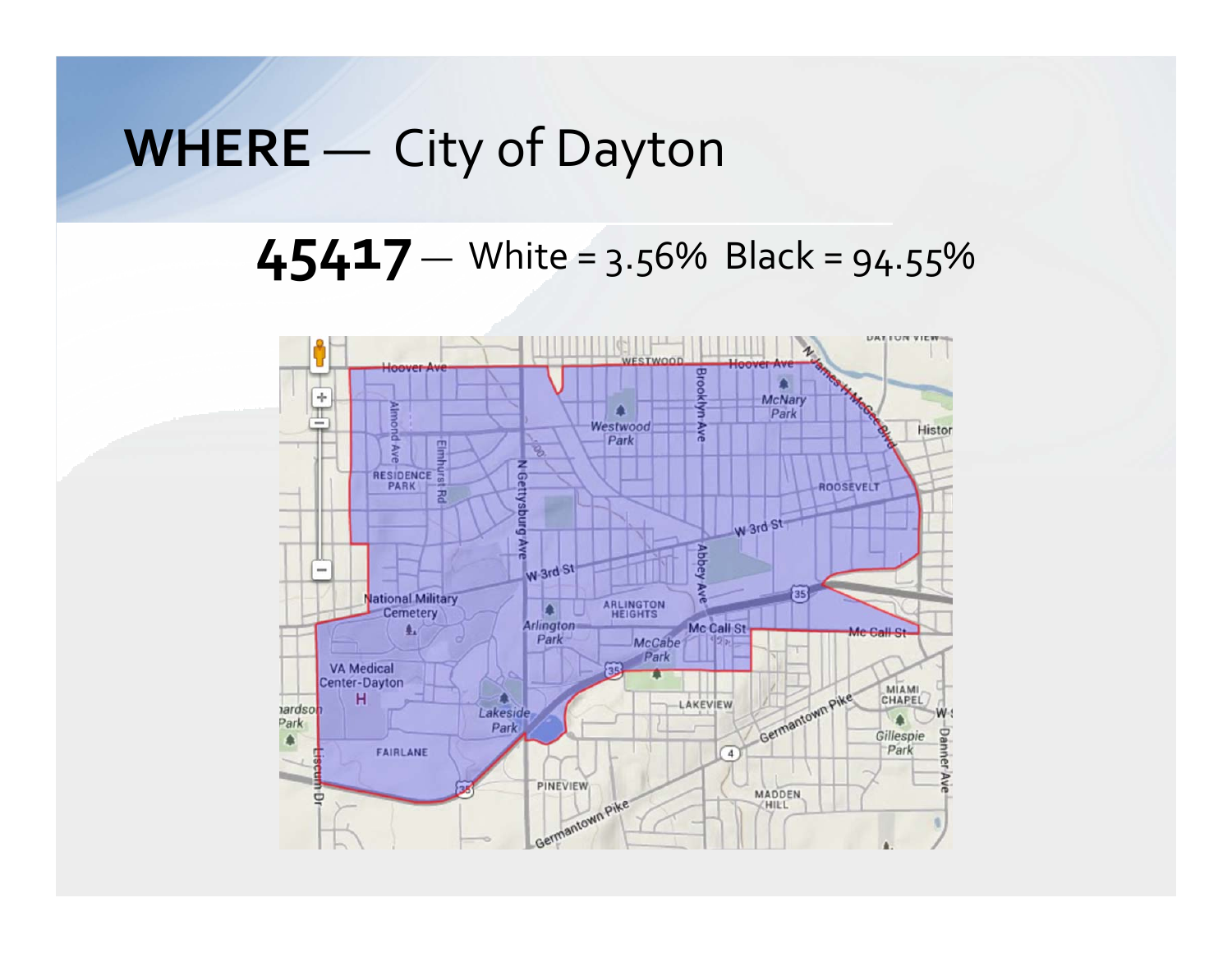## **WHERE** — City of Trotwood

## $45426 -$  White = 32.24% Black = 64.50%

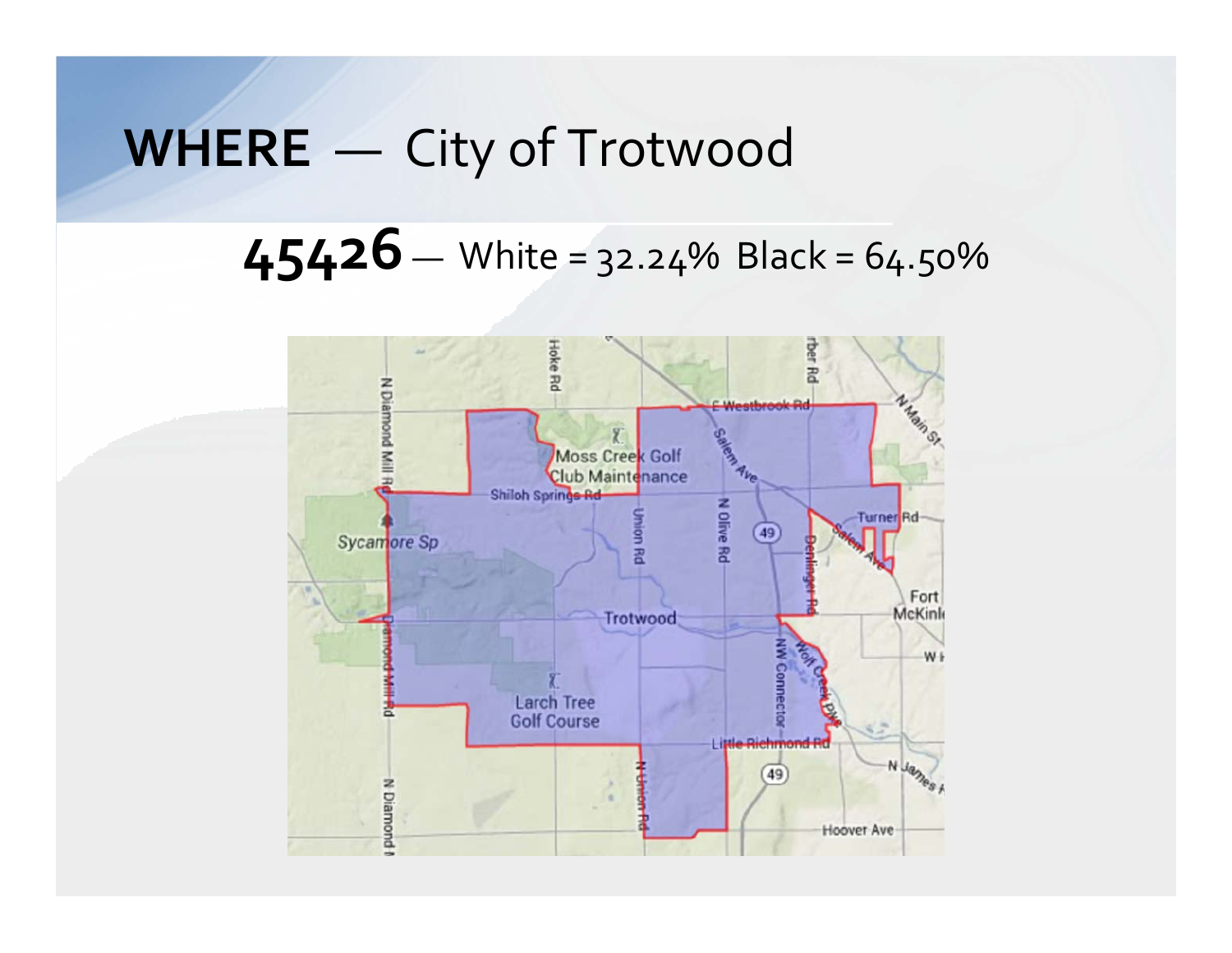## **WHY ?**

- Even though there are many distressed areas, there is no doubt that communities of color have sufferedthe most since the predatory lending and residential mortgage foreclosure crisis began.
- These two zip codes were selected one inside the City of Dayton, the other inside Montgomery County, but not the City of Dayton – and based upon the number of foreclosures that had been completed in the pas<sup>t</sup> three years.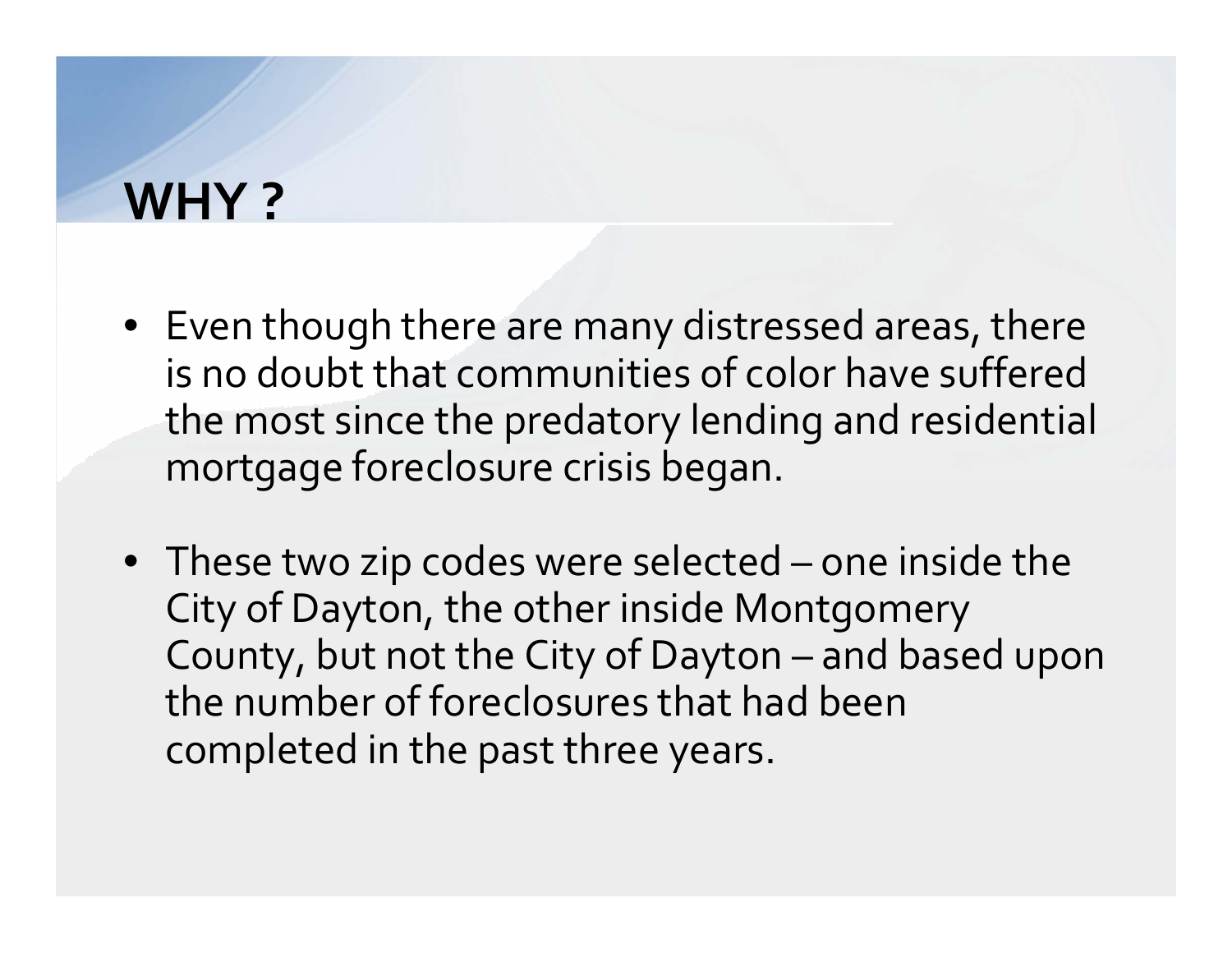## **WHO WILL BE HELPED ?**

- Long‐time residents of these neighborhoods who have seen the equity in their homes eroded by high numbers of poorly maintained REO properties.
- Homebuyers willing to relocate to these neighborhoods with plans to live in their homes for at least 5 years to stabilize the neighborhood and increase home values.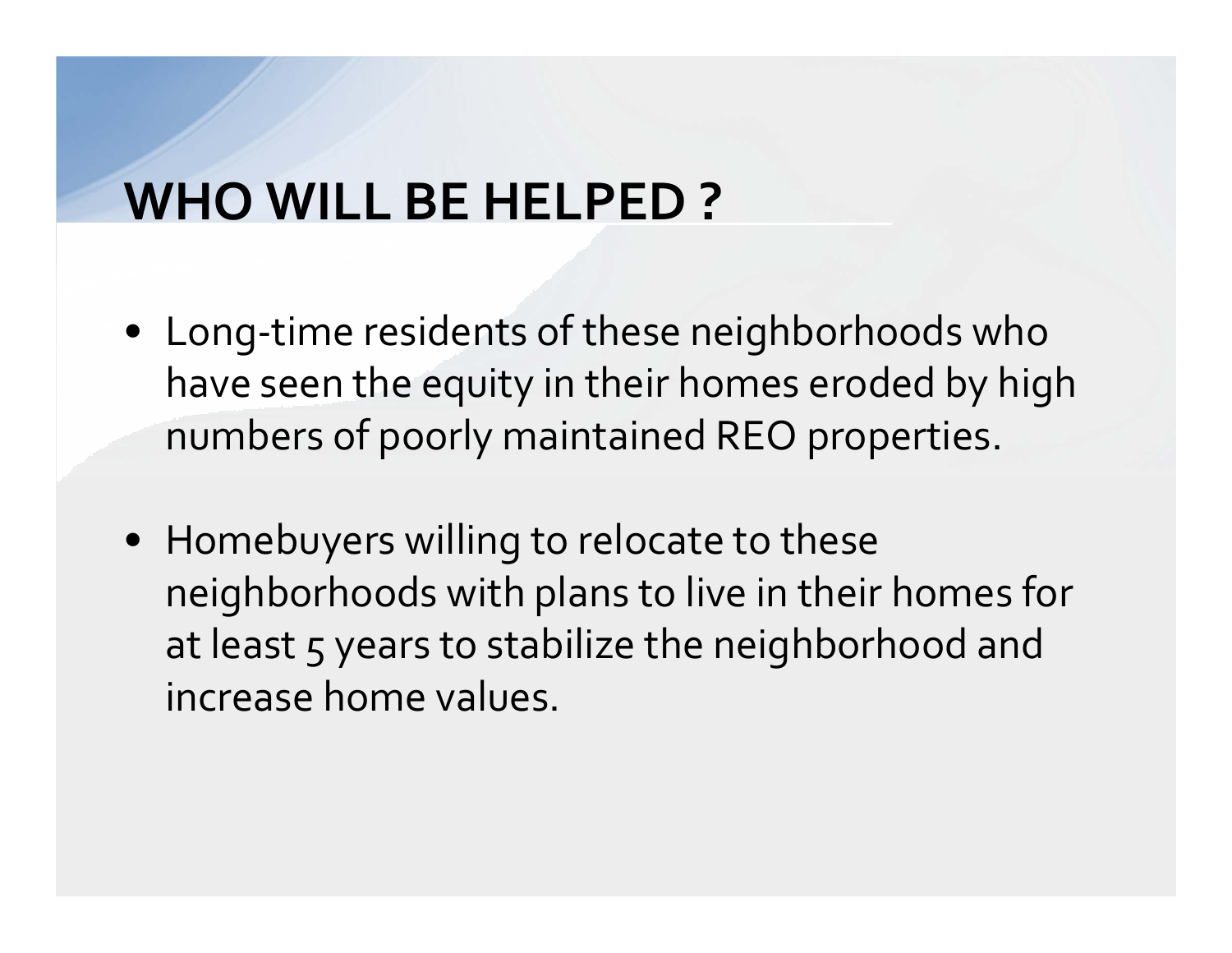## **WHO WILL BE HELPED ?**

- Residents who have no other access to capital for home repairs, renovations, and improvements.
- Seniors or people with disabilities who live on fixed incomes needing accessibility features or rehab so that they can age in place and more fully use and enjoy their home.
- Neighborhood associations, social groups looking to improve the quality of life in these neighborhoods.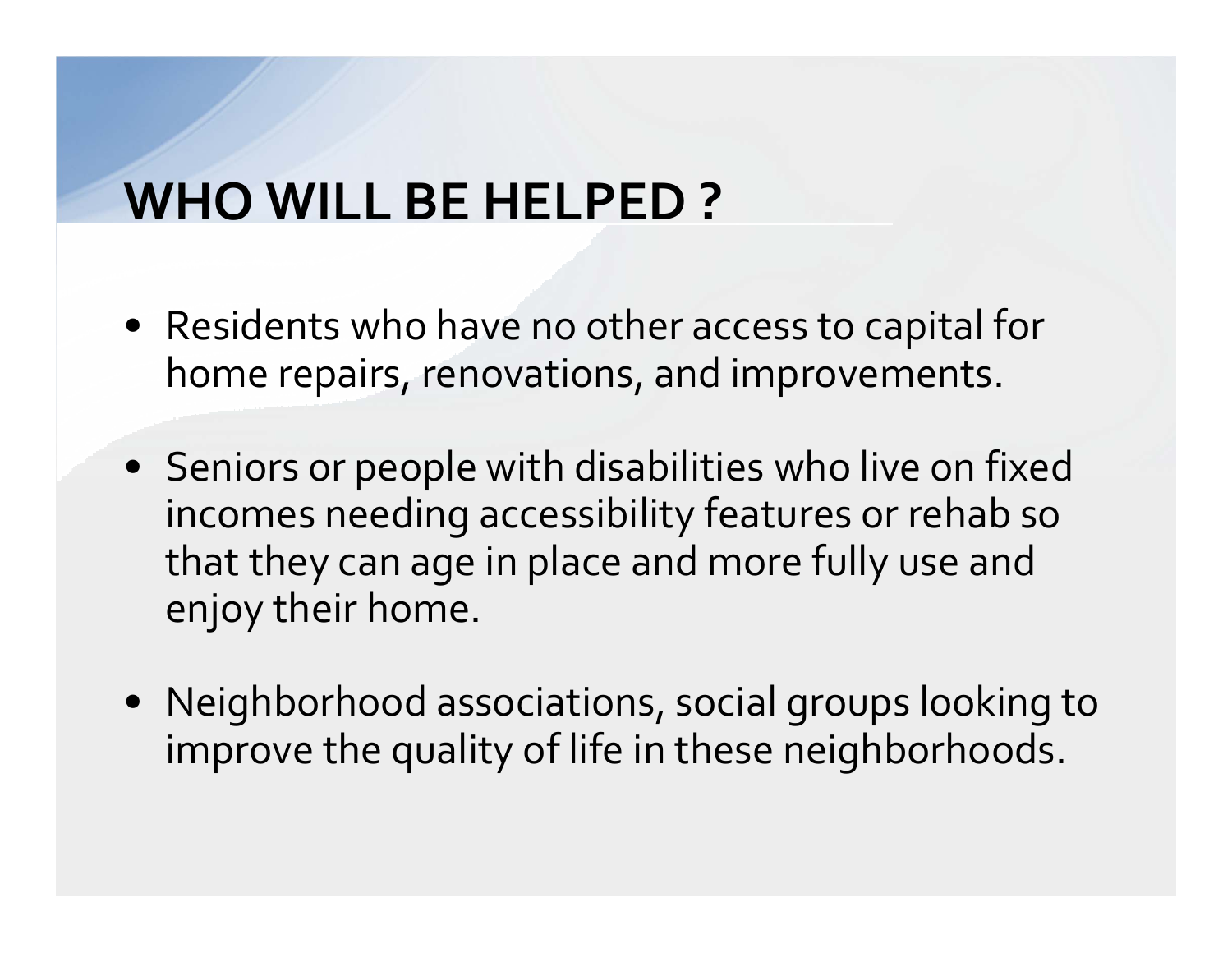## **HOW WILL RESIDENTS BE HELPED ?**

- Through innovative programs administered by local non‐profit organizations who are committed to making the Miami Valley <sup>a</sup> better place to live, work, and raise <sup>a</sup> family.
- Programs will be open to many middle‐income individuals and families who typically are not able to be assisted by governmen<sup>t</sup> programs reserved for moderate‐to‐low income residents.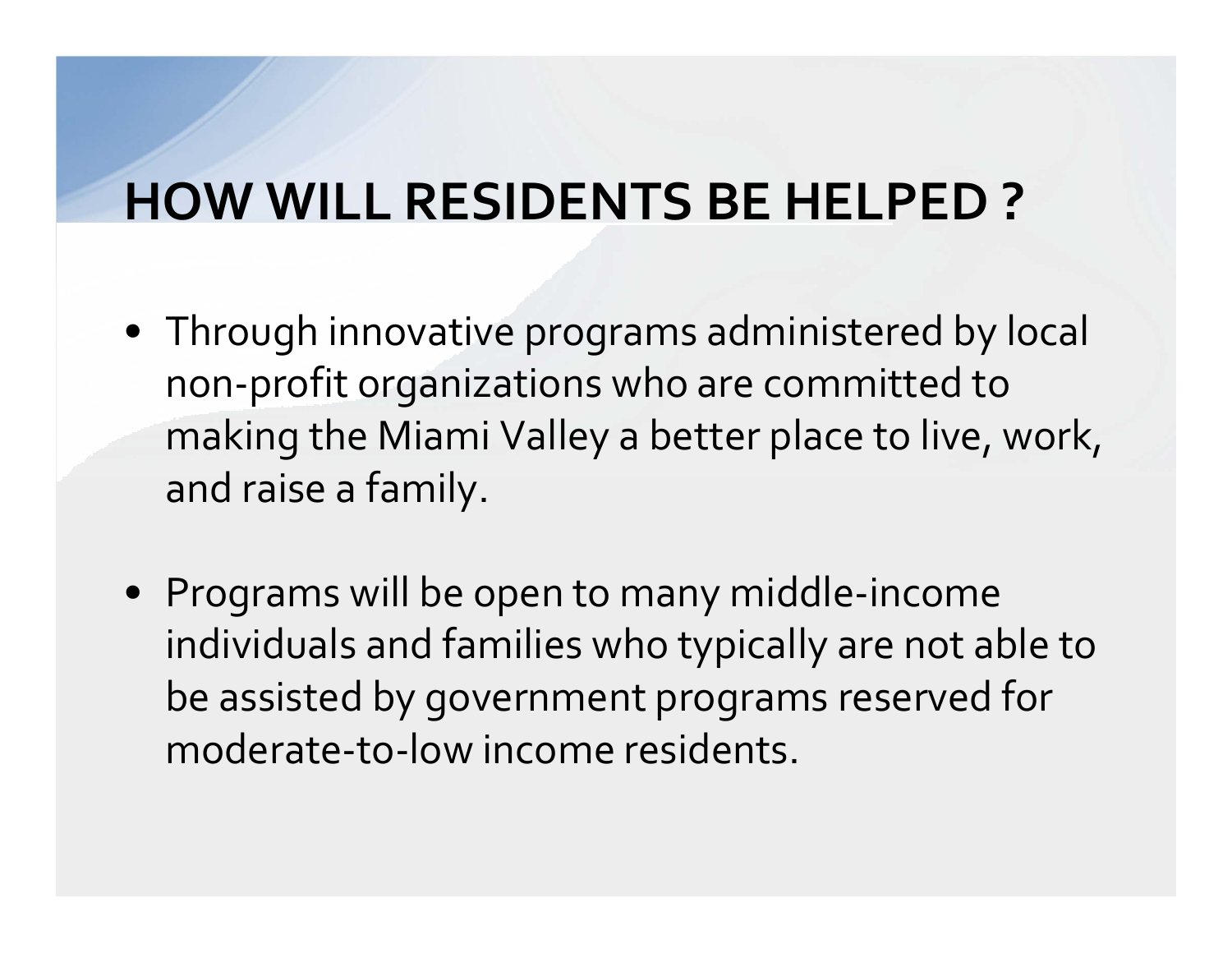#### *Down Payment Assistance*

#### Partners:

- HomeOwnership Center of Greater Dayton
- Wright Patt Credit Union
	- Using funds from the ICF, the goal of this partnership is to work in these zip codes to stabilize home values and encourage new investment by owner‐occupied residents.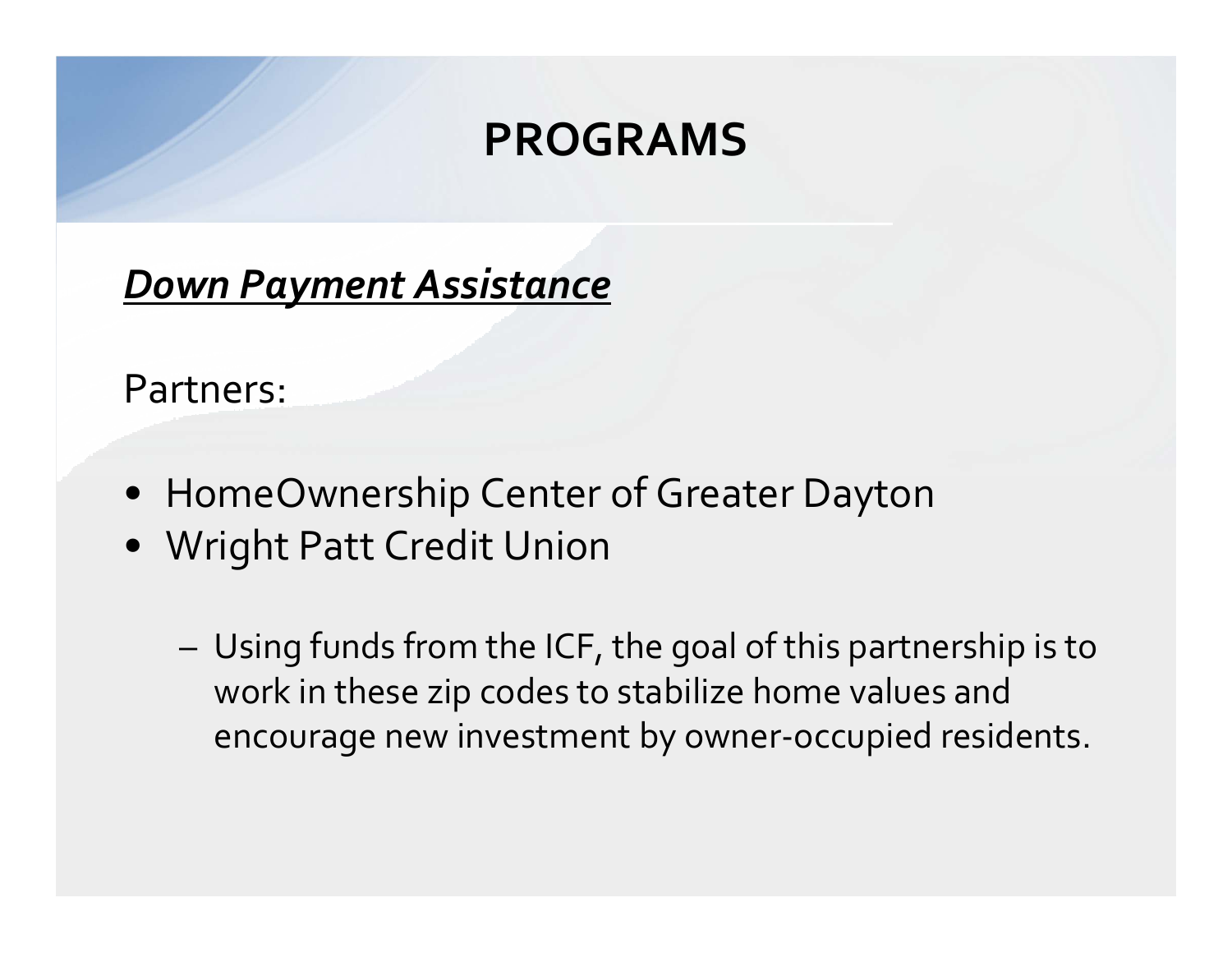#### *Down Payment Assistance ‐ Highlights*

- Up to <sup>a</sup> 20% equity contribution in the form of down paymen<sup>t</sup> assistance
- Minimum borrower contribution
- Counseling through HomeOwnership Center required
- Up to 80 percen<sup>t</sup> Loan‐to‐Value ratios
- 30 year fixed rate amortization
- Borrower income at or below 200% of HUD Area Median Income for Montgomery County, Ohio *(which equates to approximately \$120,400 for <sup>a</sup> family of four)*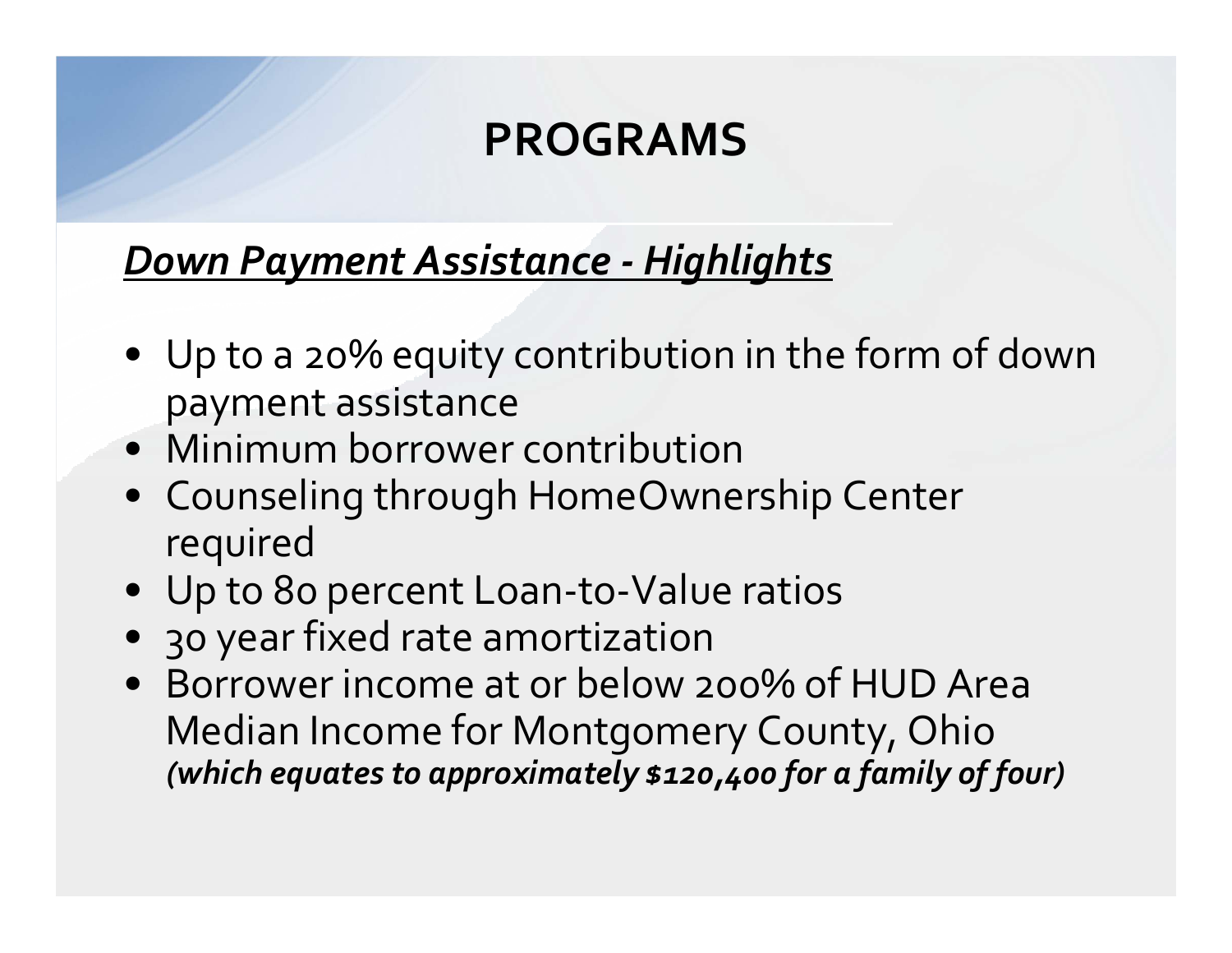### *Critical Home Repair/Rehabilitation*

Partner: Dayton Ohio Habitat for Humanity

- Special emphasis on reaching seniors and veterans to provide extensive interior or exterior work to alleviate critical health, life and safety issues or code violations.
- Repairs will be made using grants, backed by <sup>a</sup> five year silent subordinate mortgage, 100% of which will be forgiven after 60 months. Homeowners who are at or below 200% of AMI are eligible to receive assistance.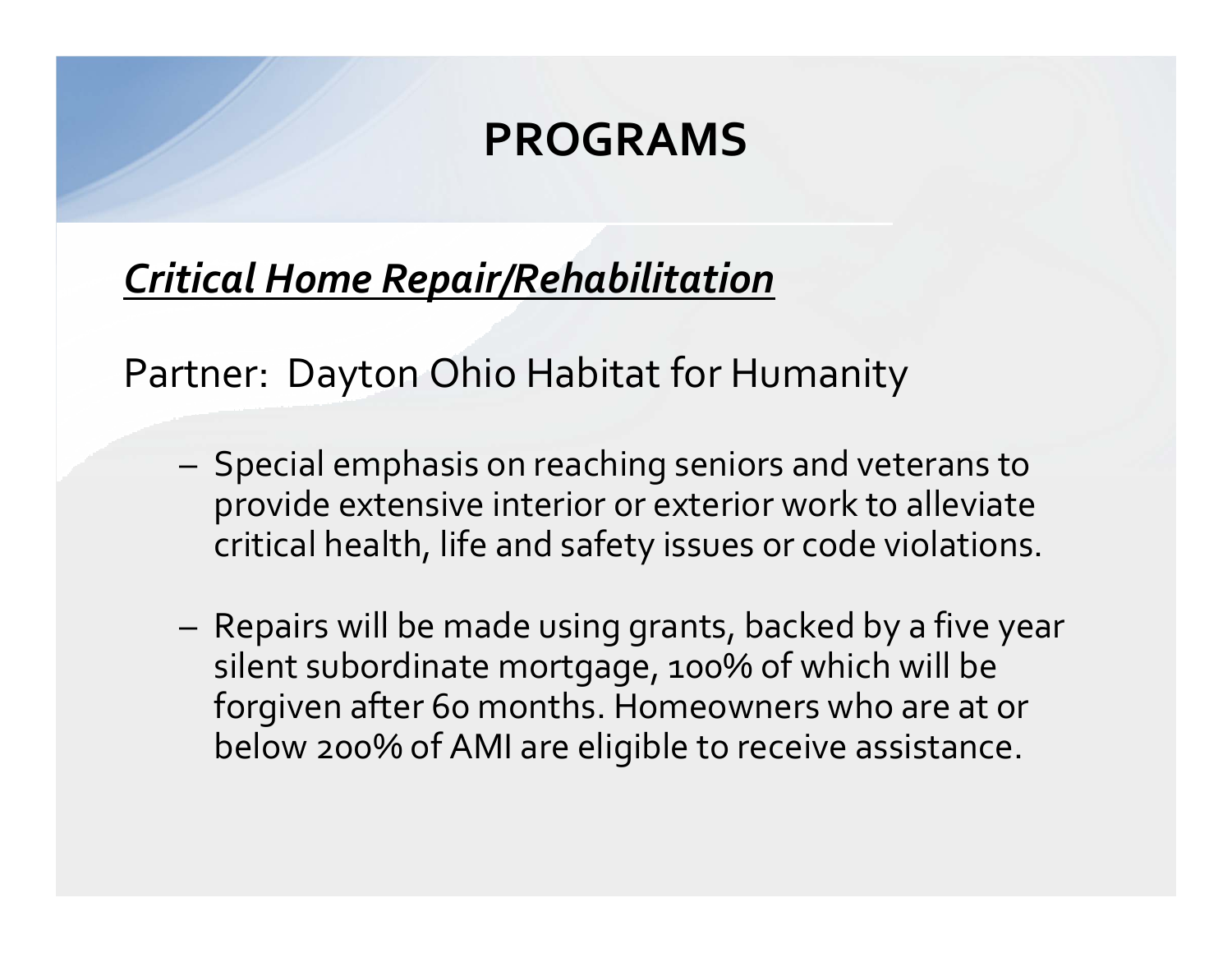### *House Repair/Rehabilitation*

Partner: Rebuilding Together Dayton

- Targeted to existing single family owner‐occupied homes who are at or below 200% of AMI.
- Repairs will be made using grants, backed by <sup>a</sup> five year silent subordinate mortgage, 100% of which will be forgiven after 60 months.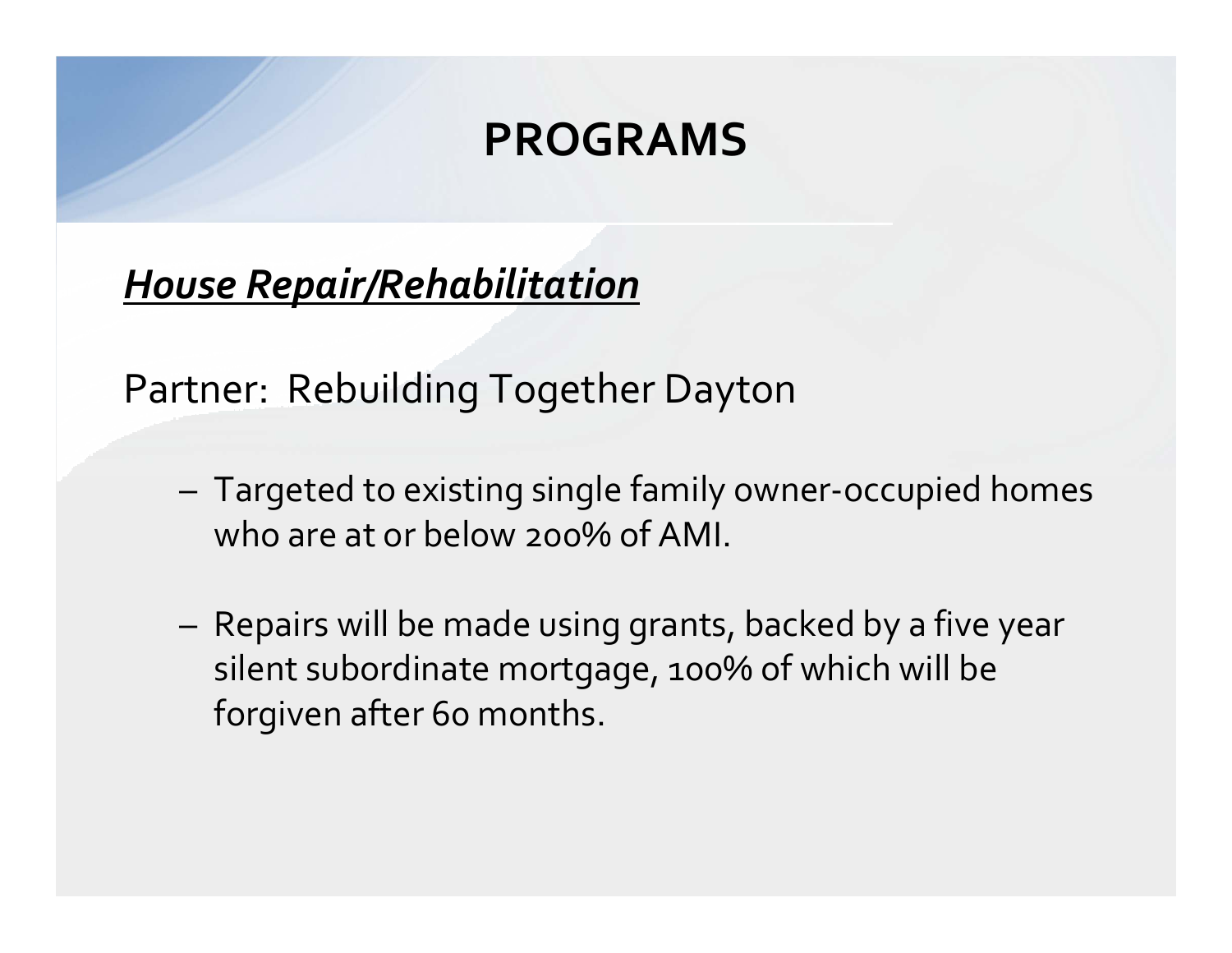#### *Accessibility Modification*

Partner: Rebuilding Together Dayton

- Targeted to existing single family owner‐occupied homes with residents who are at or below 100% of AMI, and are disabled or elderly and need modifications to their homes to enable them to age in place and to more fully use and enjoy their residence.
- Repairs will be made using grants, backed by <sup>a</sup> five year silent subordinate mortgage, 100% of which will be forgiven after 60 months.
- Examples include the installation of aluminum modular ramps for people who use wheelchairs, bathroom modifications, and installation of grab bars, etc.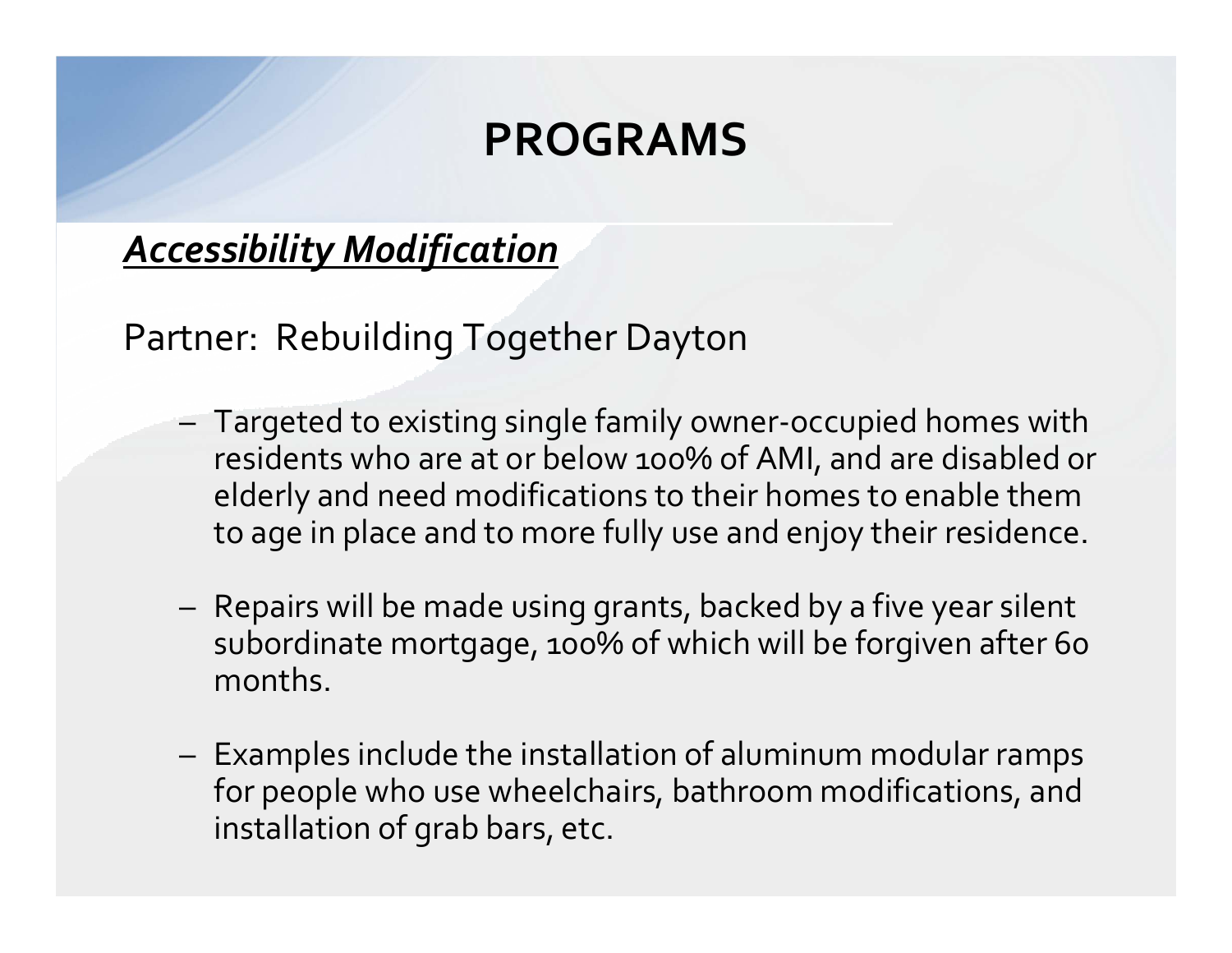*Home Repair/Modification*

Partner: People Working Cooperatively

- Targeted to existing single family owner‐occupied homes who are at or below 200% of AMI.
- Repairs will be made using grants, backed by <sup>a</sup> five year silent subordinate mortgage, 100% of which will be forgiven after 60 months.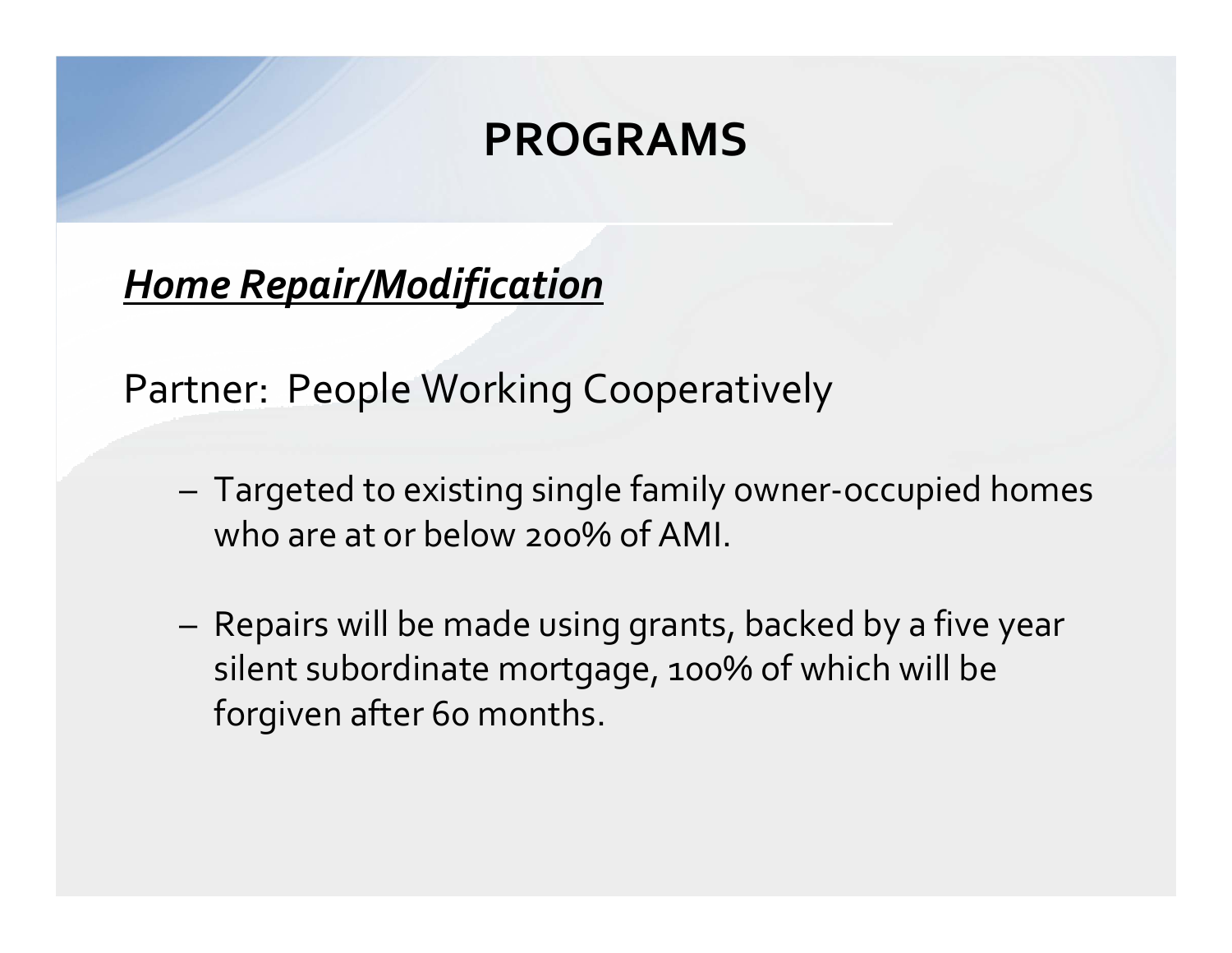#### *Accessibility Modification*

Partner: People Working Cooperatively

- Targeted to existing single family owner‐occupied homes with residents who are at or below 50% of AMI, and are disabled or elderly and need modifications to their homes to enable them to age in place and to more fully use and enjoy their residence.
- Repairs will be made using grants, backed by <sup>a</sup> five year silent subordinate mortgage, 100% of which will be forgiven after 60 months.
- Examples include the installation of aluminum modular ramps for people who use wheelchairs, bathroom modifications, and installation of grab bars, etc.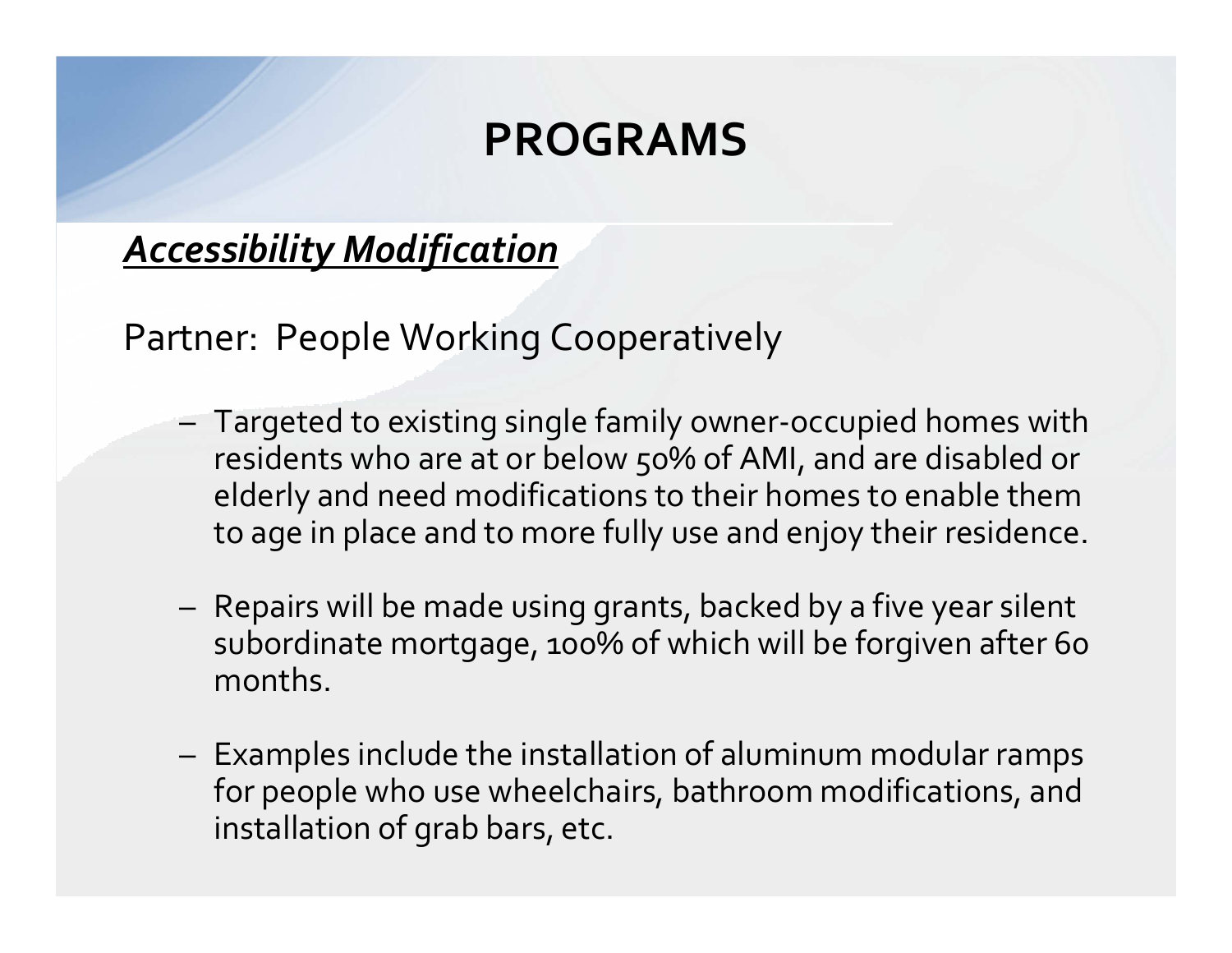#### *Home Improvement Loan Program*

Partner: County Corp

– Under this program, home improvements are *not* emergency repairs but improvements such as additions, energy efficient upgrades, right of way improvements, exterior improvements to the front and sides of the house, and interior improvements such as kitchen and bath upgrades.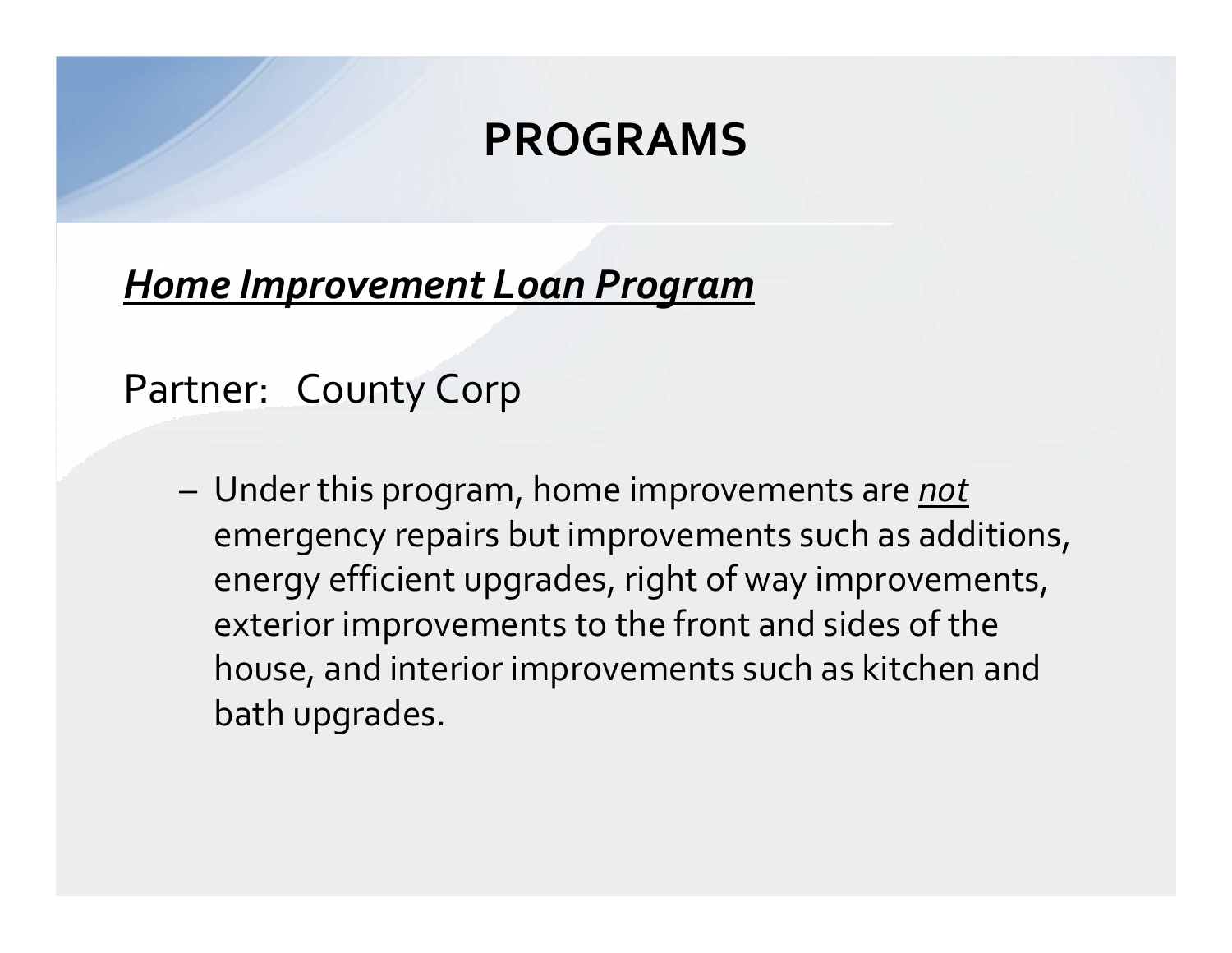#### *Home Improvement Loan Program ‐ Highlights*

- For existing single family owner‐occupied homes
- Each loan funded by ICF and County Corp funds
- Up to \$20,000 per loan
- Zero interest loan funds, repayable over 15 years
- Work must be performed to local building code, by professionals who are licensed, bonded, insured, and approved by County Corp.
- Home must meet minimum property inspection standards prior to any assistance is provided.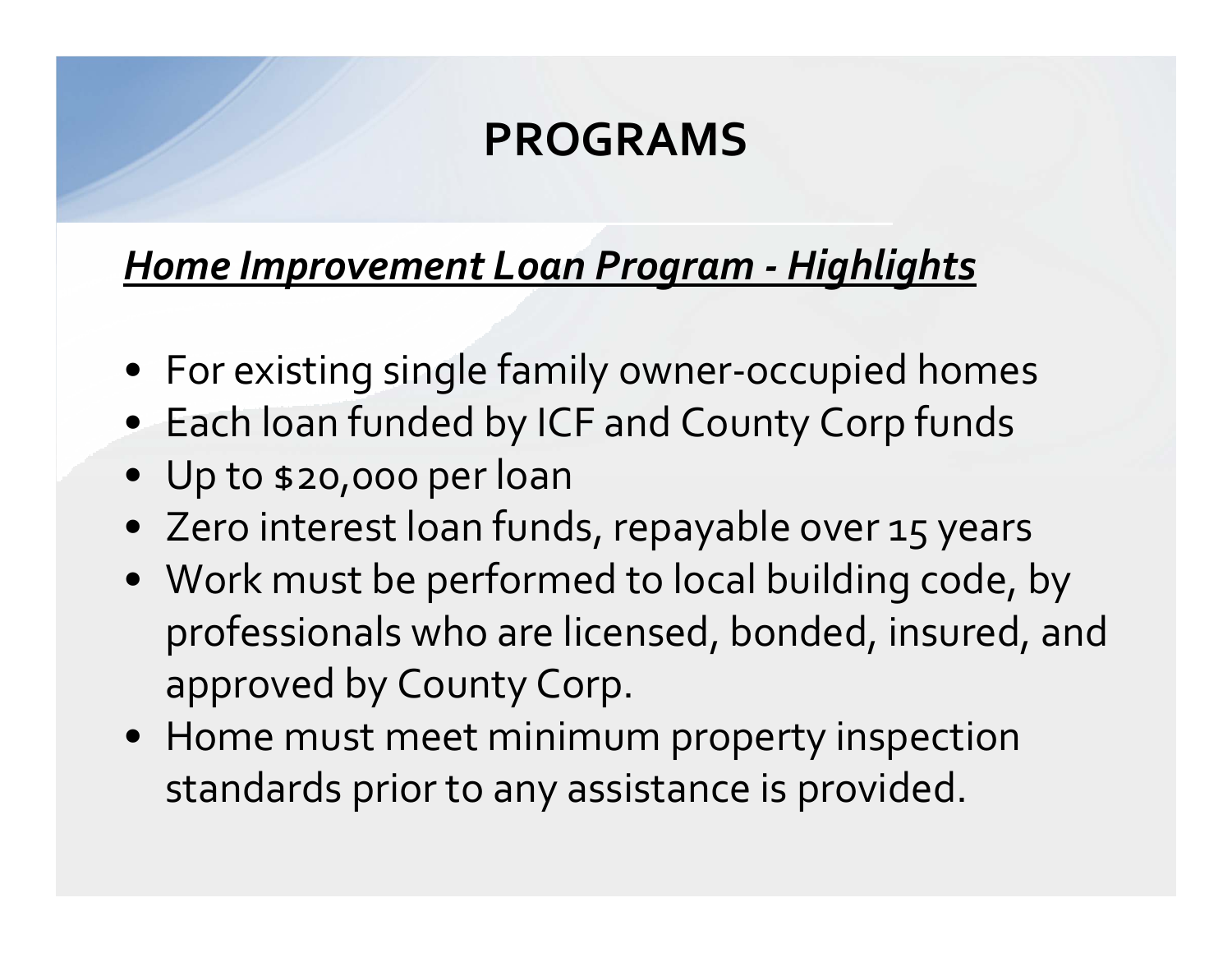*Wesley Community Center – Capacity Building*

#### Partner: Wesley Community Center

- To strengthen the Wesley Community Center and help move the Center forward in its mission to the community.
- For the pas<sup>t</sup> <sup>47</sup> years, Wesley has served the West Dayton community and the Miami Valley with the mission of"Helping Others through God Centered Principles". The Center has earned the reputation as <sup>a</sup> reliable, committed, faith‐based organization that cares for families and individual experiencing personal crises.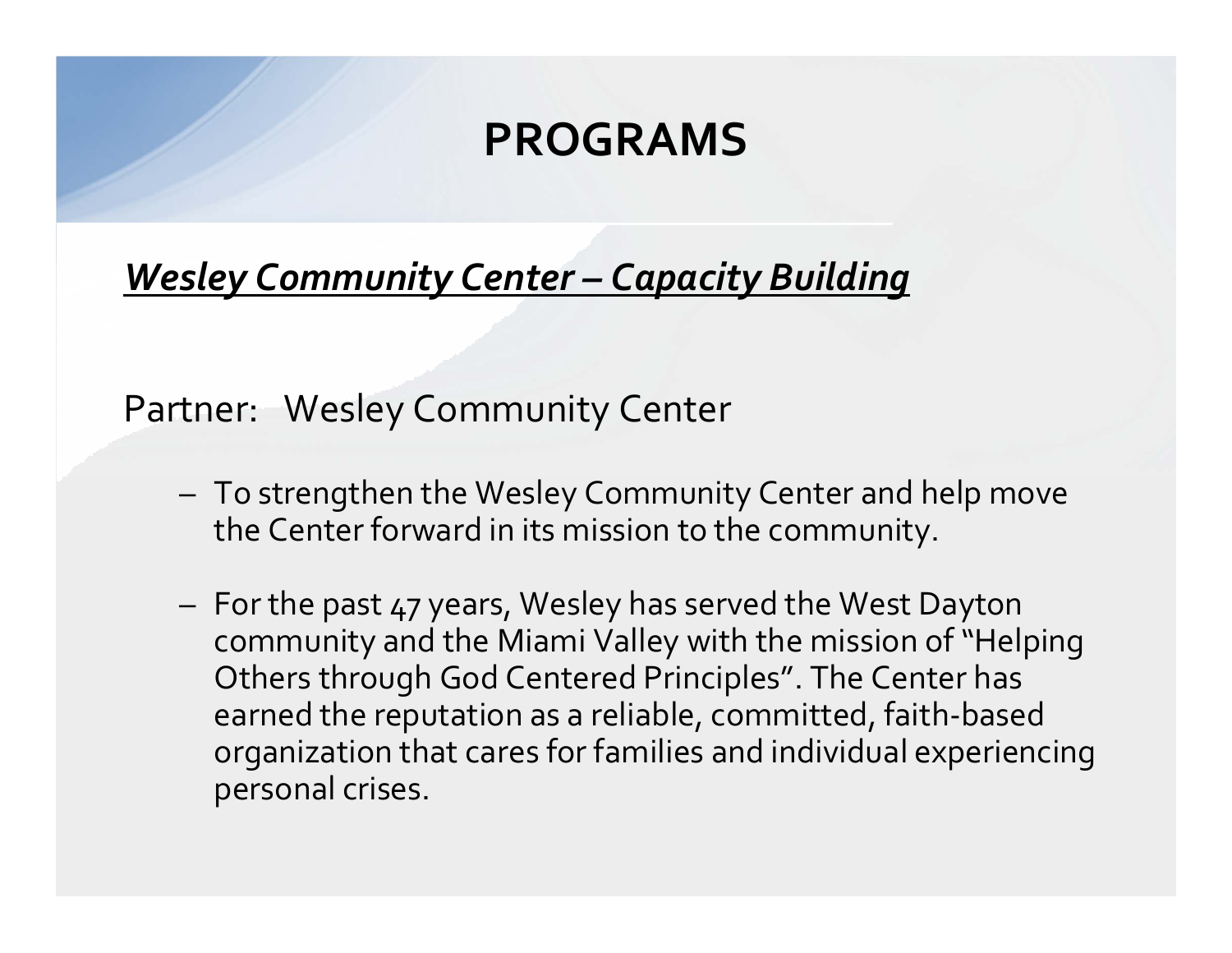### *Wesley Capacity Building ‐ Highlights*

- Funds to construct handicap accessible restrooms
- Funds for the installation of HVAC for large community room that houses food pantry, teen center
- Other capacity building initiatives identified by Wesley Community Center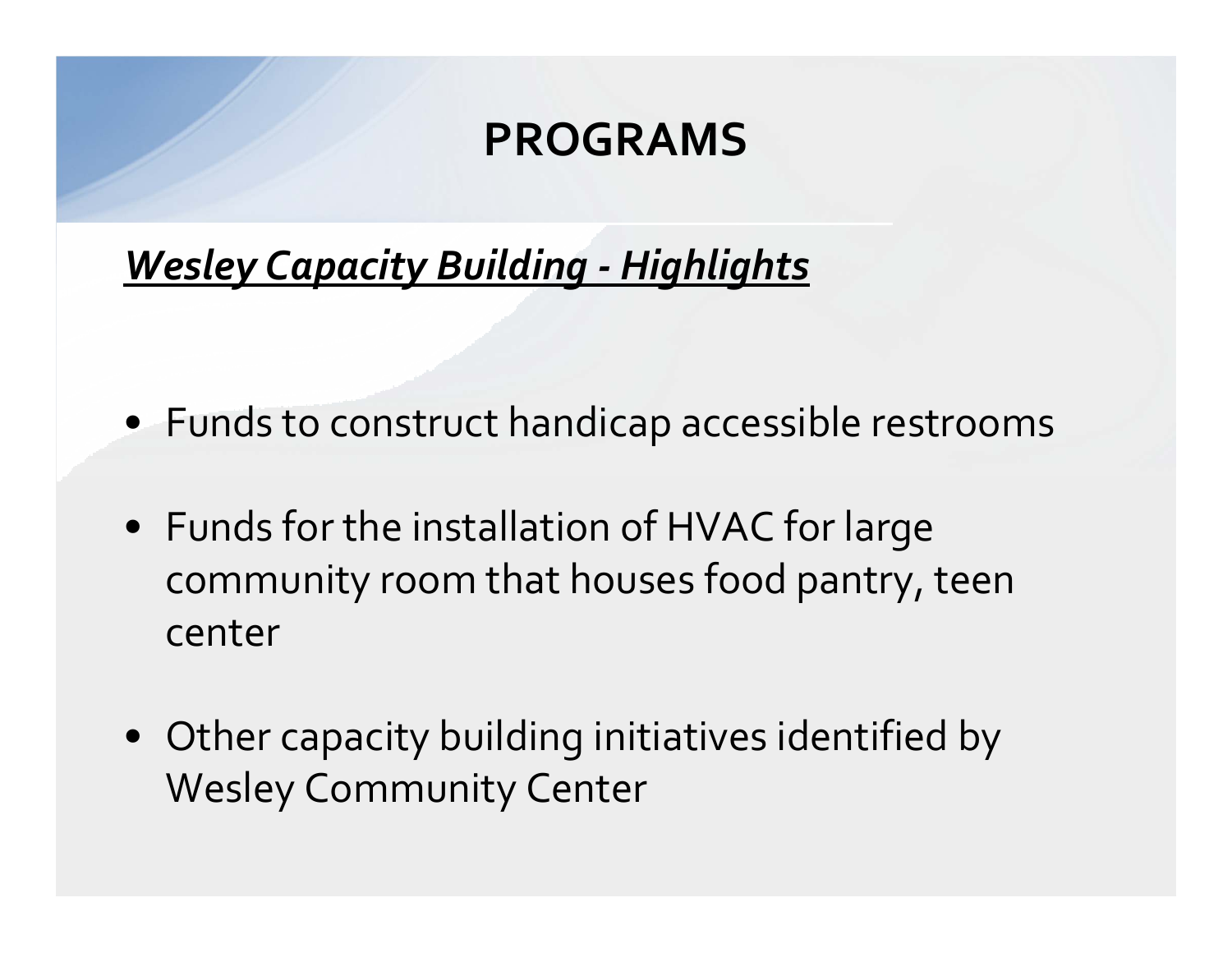## **ICF Ad Hoc Committee**

- Willis Blackshear, Montgomery Co. Recorder
- Beth Deutscher, HomeOwnership Center of Greater Dayton
- Matt Dunn, Montgomery Co. Community Development
- Gail Hamer, MVFHC Director of Finance
- Ronald Jackson, MVFHC Board Vice Chair
- Jim McCarthy, MVFHC President/CEO
- Anita Schmaltz, MVFHC Director of Investigations
- Matti Seege MVFHC Board Chair
- John Zimmerman, MVFHC Vice President
- Elaine Zimmers‐Johnson, MVFHC Secretary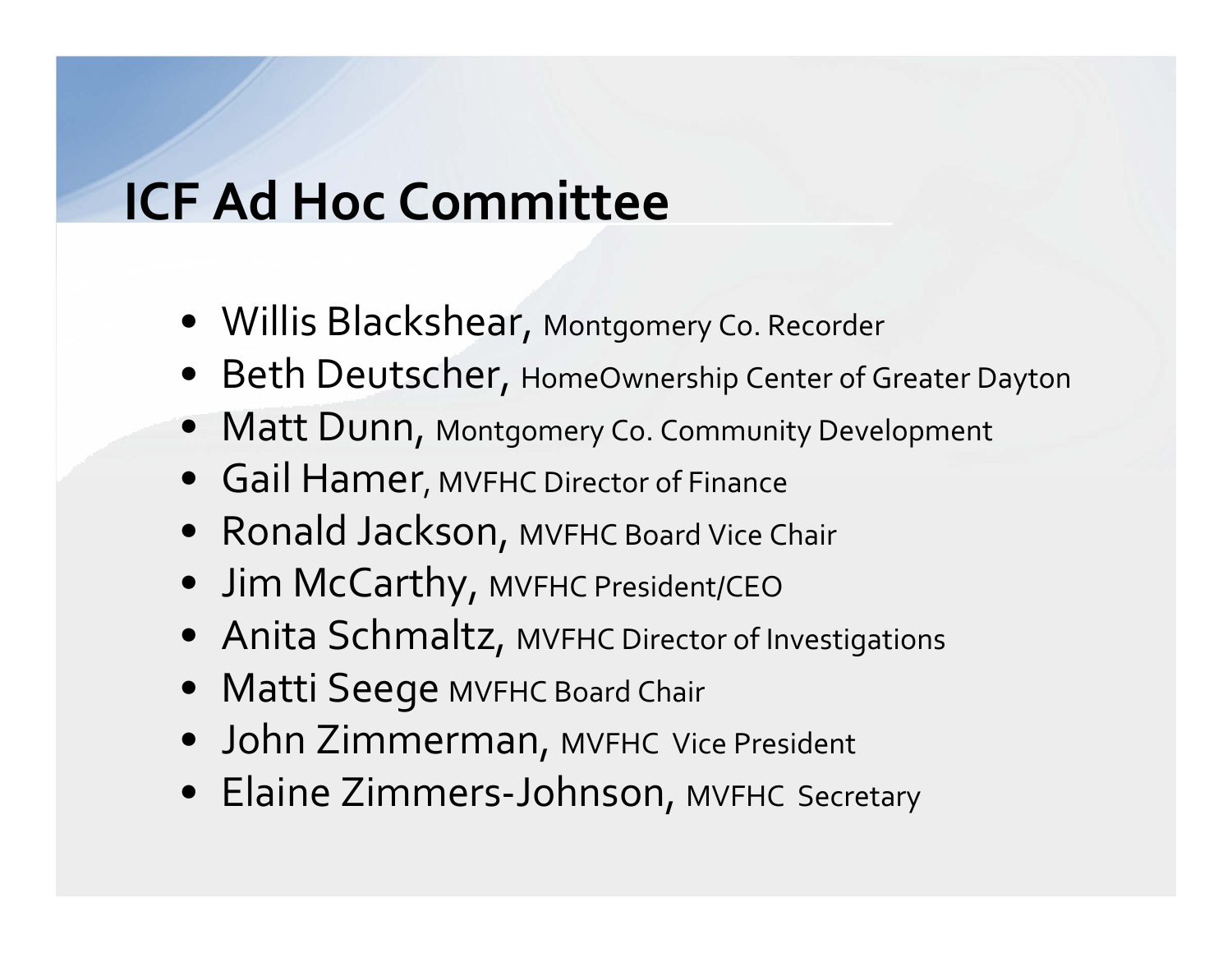## **HOW YOU CAN HELP**

- Tell your friends, co‐workers, and others about the Inclusive Community Fund
- Additional Information on all of the programs, together with contact information for the various partners will be posted in late January 2014 at:

# **www.ICF‐Dayton.com**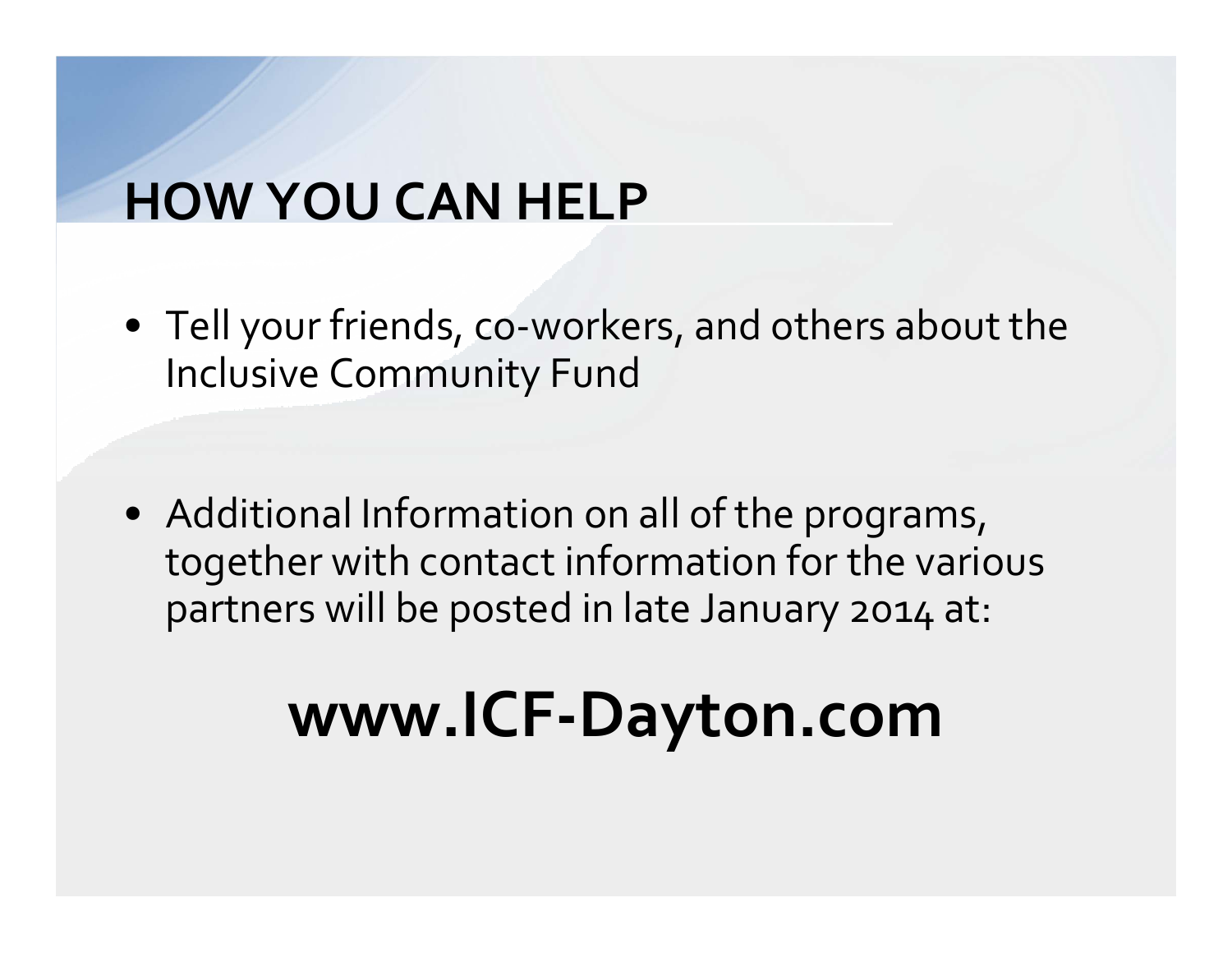## **FAIR HOUSING IMPACT**

- The Fair Housing Act makes it illegal to discriminate based on race, color, national origin, religion, sex, disability or familial status, as well as the race or national origin of residents of <sup>a</sup> neighborhood.
- This law applies to housing and housing‐related activities, which include the maintenance, appraisal, listing, marketing and selling of homes.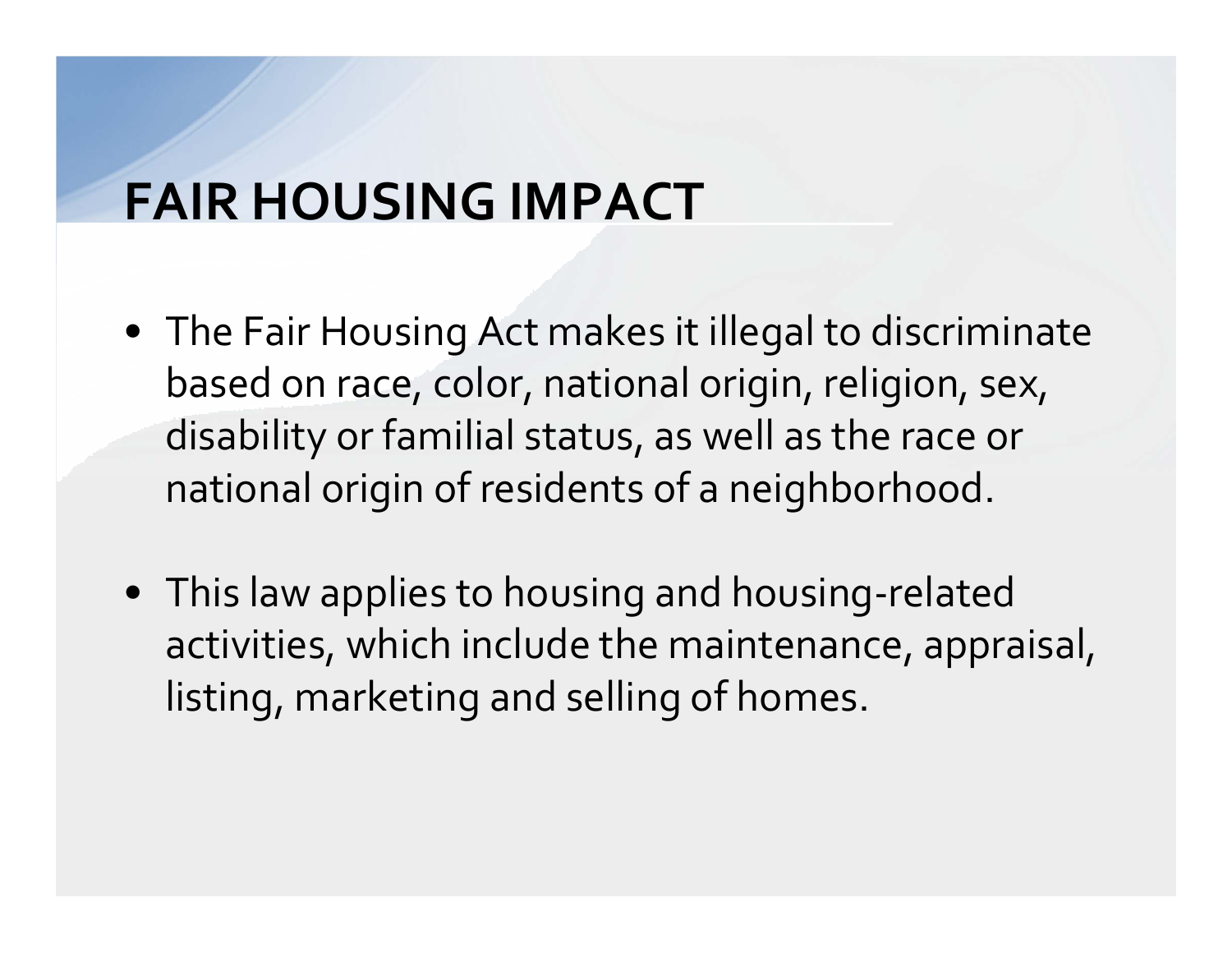## **FAIR HOUSING IMPACT**

- The Miami Valley Fair Housing Center recognizes the importance of "home" as <sup>a</sup> componen<sup>t</sup> of the American dream. We envision <sup>a</sup> country free of housing discrimination where every individual, group and community enjoys equal housing opportunity and access in <sup>a</sup> bias‐free and open housing market.
- We envision <sup>a</sup> country where integrated neighborhoods are the norm, and private and public sectors guarantee civil rights in an open and barrier‐free community committed to healing the history of discrimination in America.